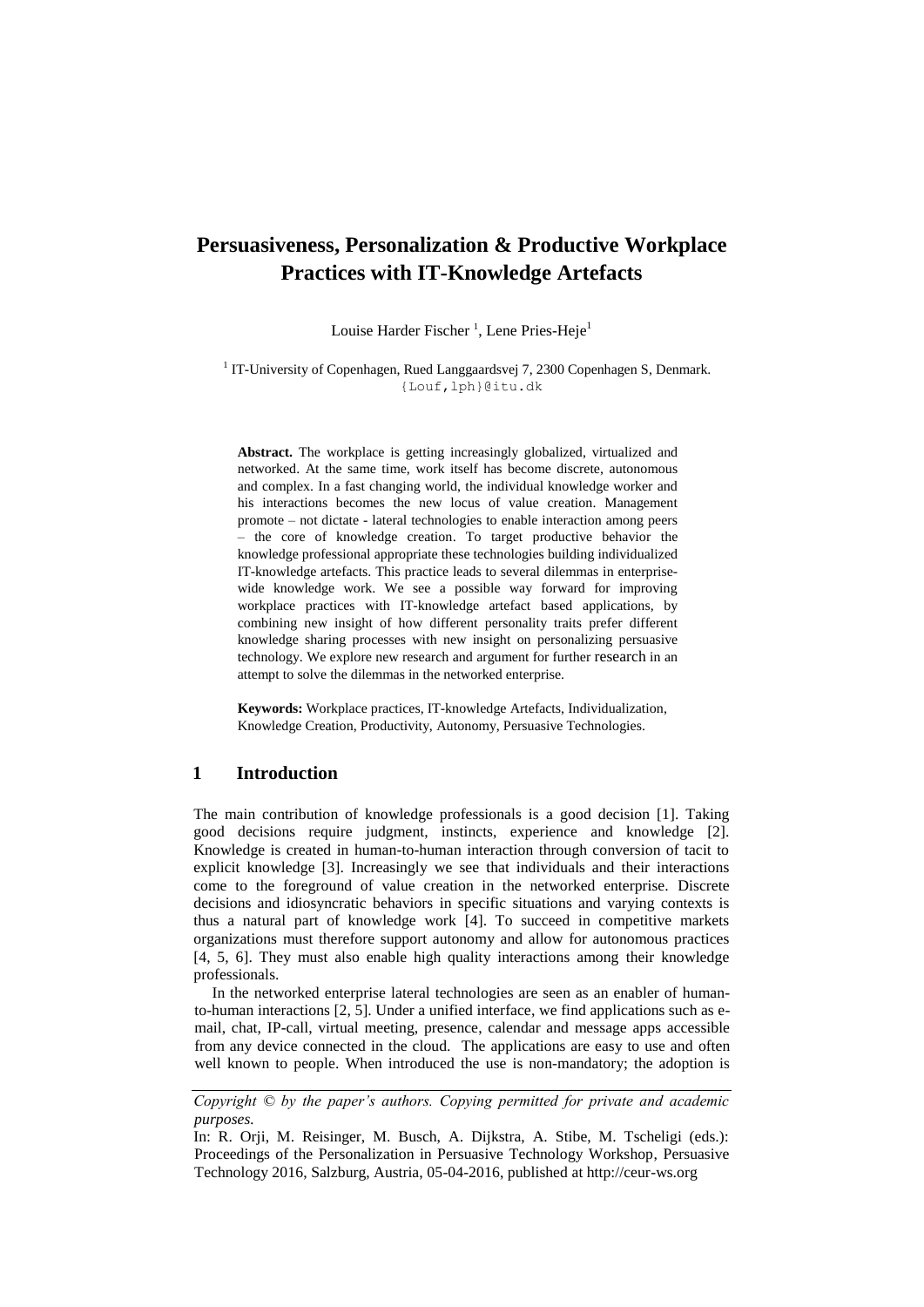Persuasiveness, Personalization & Productive Workplace Practices with IT-Knowledge Artefacts 115

voluntary and the exploitation formed by individual preferences [5, 7]. These technologies bring with them possibilities for interacting more productively, but often we see counter-productive practices and autonomy paradoxes [6]. From a management point of view, productivity enhancement in this non-routine cognitive work is a difficult because it does not respond to the traditional measures of reconfiguration and standardization [2]. Productivity and performance enhancement *must emerge* in context by the knowledge workers themselves [2, 5, 7].

Prior to this paper, we studied two cases of knowledge professionals [5]: mobile workers/solution architects, in a global software company; and office workers/ITconsultants, in a global engineering company, both of which performed many routine and non-routine cognitive tasks (knowledge work) based on many human-to-human interactions during the day mediated by lateral technology. The main finding was a rising tension among professionals tackling the autonomous behavior and individual preferences for IT-knowledge artefacts [8] and the process of interacting with others productively, while delivering value [9].

In this paper, we set out to theoretical explore if the area of personalization in persuasive technology [10] can provide new ways of tackling this tension. We do this by constructing an argument, based on new research, which we will present, for why and how we – the authors – could and should explore this area further.

We have structured the paper in the following way: in section 2, we communicate the productivity dilemmas in workplace practices found in the two prior studies. In section 3, we present new knowledge on the relation between personality traits, knowledge work practices and IT-knowledge artefacts. In section 4, we connect the relevant dots – mainly from theory - of personalization in persuasive technology to the empirical insights of productive behaviors in knowledge work and suggest a road forward.

To make clear our contribution to the personalization in persuasive technology workshop [10] is to participate in developing an approach achieving productive practices of high quality human-to-human interaction with technology in the entangled context of knowledge, people and technology in the networked enterprise.

### **2 Dilemmas in productive workplace practices**

When studying the entangled practice of people, technology and knowledge we apply an interpretative lens from the work of Cabitza and Locoro [8] to carve a road through the complexity in contemporary knowledge work. The lens focus on the use of ITartefacts, in the light of how they support knowledge related processes in an organizational context. The lens guides the work of analysts and designers, when designing and understanding IT-knowledge artefacts-based applications in organizational contexts [8]. IT-knowledge artefacts (ITKA) are - paraphrasing Cabitza and Locoro - a material IT artefact, which purpose is to enable and support knowledge related processes with in a community. ITKA's act as a support or scaffold to the expression of actionable behavior [8]. ITKA's are categorized on a dimension of either supporting representational objective knowledge processes with a stable IT-artefact or socially situated knowledge practices with an end-user malleable IT-artefact. The purpose of ITKAs are socio-technical fit and joint optimization.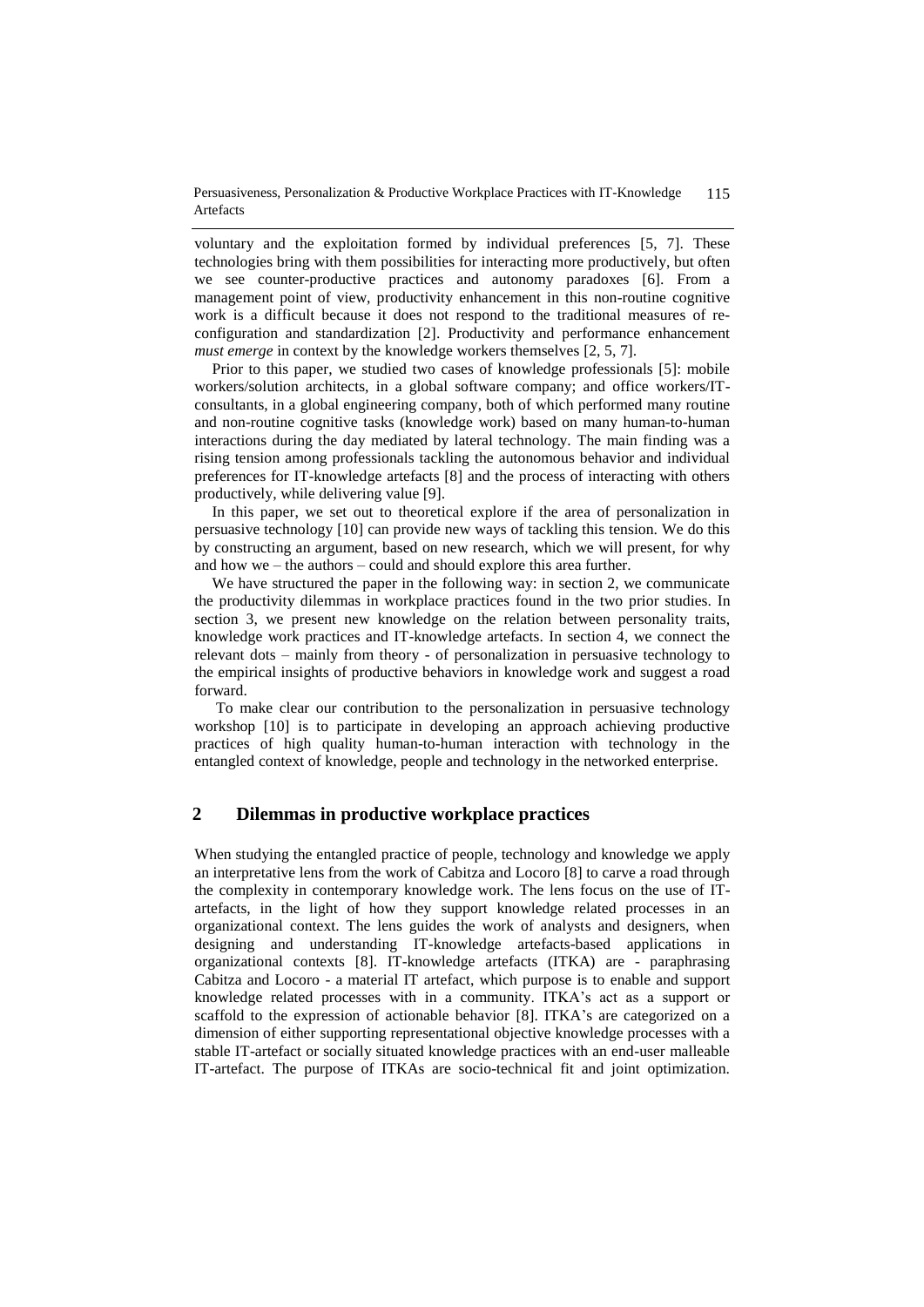Lateral technologies are primarily socially situated ITKA's: they adapt to the context because of user appropriation and exploitation supporting various interactions [9]. In table 1, we report our findings from prior case studies also reported in [5, 9].

**Table 1.** Findings from prior case studies.

| <b>Tuble 1.</b> I main <sub>n</sub> o from prior case statics. |                                               |
|----------------------------------------------------------------|-----------------------------------------------|
| The office worker                                              | The mobile worker                             |
| We observed that office workers produced                       | We observed that the mobile worker            |
| autonomy when appropriating the ITKA's.                        | established productive practices by co-       |
| The result was very dissimilar practices.                      | configuring the appropriation of ITKA's.      |
| Examples varies from reading e-mails once                      | They felt very dependent on effective         |
| a day to constantly checking. From putting                     | interaction with each other. Being mobile     |
| on video in virtual meetings to holding                        | means that you work from anywhere any         |
| without. From working at home frequently                       | time. Therefore, they assigned the same       |
| to feeling obliged to work in an open-                         | purpose to the various applications. E-mail   |
| office. From preferring e-mails to F2F-                        | was used when documentation was needed.       |
| meetings. From respecting presence                             | Calls were good for quick solutions. F2F-     |
| indicators, to requesting attention when                       | meetings were good for collaboration and      |
| people are in "do not disturb me" mode.                        | knowledge creation. Virtual meetings with     |
| From trying to codify information instead                      | video were good when not being able to        |
| of keeping it in a process. The individual                     | show up physically. The co-configuration      |
| practice became counter-productive on a                        | created socially situated ITKA's with a       |
| collective level. The freedom to appropriate                   | socio-technical fit on individual and         |
| individually was valued, and was                               | collective level. The freedom of location was |
| experienced to lead to productivity.                           | a way to produce autonomy in work.            |

j.

| Dilemma                                   | Interpretation from case studies                                                                                                                                                                                                                                                        |
|-------------------------------------------|-----------------------------------------------------------------------------------------------------------------------------------------------------------------------------------------------------------------------------------------------------------------------------------------|
| Different use of ITKA's                   | The use-in practice and the appropriation of ITKA's differ in                                                                                                                                                                                                                           |
| affects productive                        | the case of the office worker - from the mobile worker - in the                                                                                                                                                                                                                         |
| practices on a collective                 | sense that the socially situated ITKA's are too individualized                                                                                                                                                                                                                          |
| level.                                    | not producing organizational socio-technical fits.                                                                                                                                                                                                                                      |
| Mandating change will<br>affect autonomy. | Autonomy in knowledge work is a universal claim; mandated<br>and specified use would affect autonomy. In both cases, the<br>experienced freedom to control practice-use of technology<br>and/or choice of location, are highly valued and is experienced<br>as leading to productivity. |
| Autonomy lead to<br><i>productivity.</i>  | Acknowledging peoples differences is increasingly important<br>at the contemporary workplace. Organizations allowing people<br>to be one self is according to Goffee & Jones $(2015)$ [11] more<br>successful.                                                                          |

In table 2, we shortly present the abstracted dilemmas from our two cases. What we see is appropriation, caused by a high degree of end-user malleability - and autonomy to do so – resulting in sociotechnical fits at the individual level in both cases, but in the case of the office worker, a misfit on the collective level is experienced [9].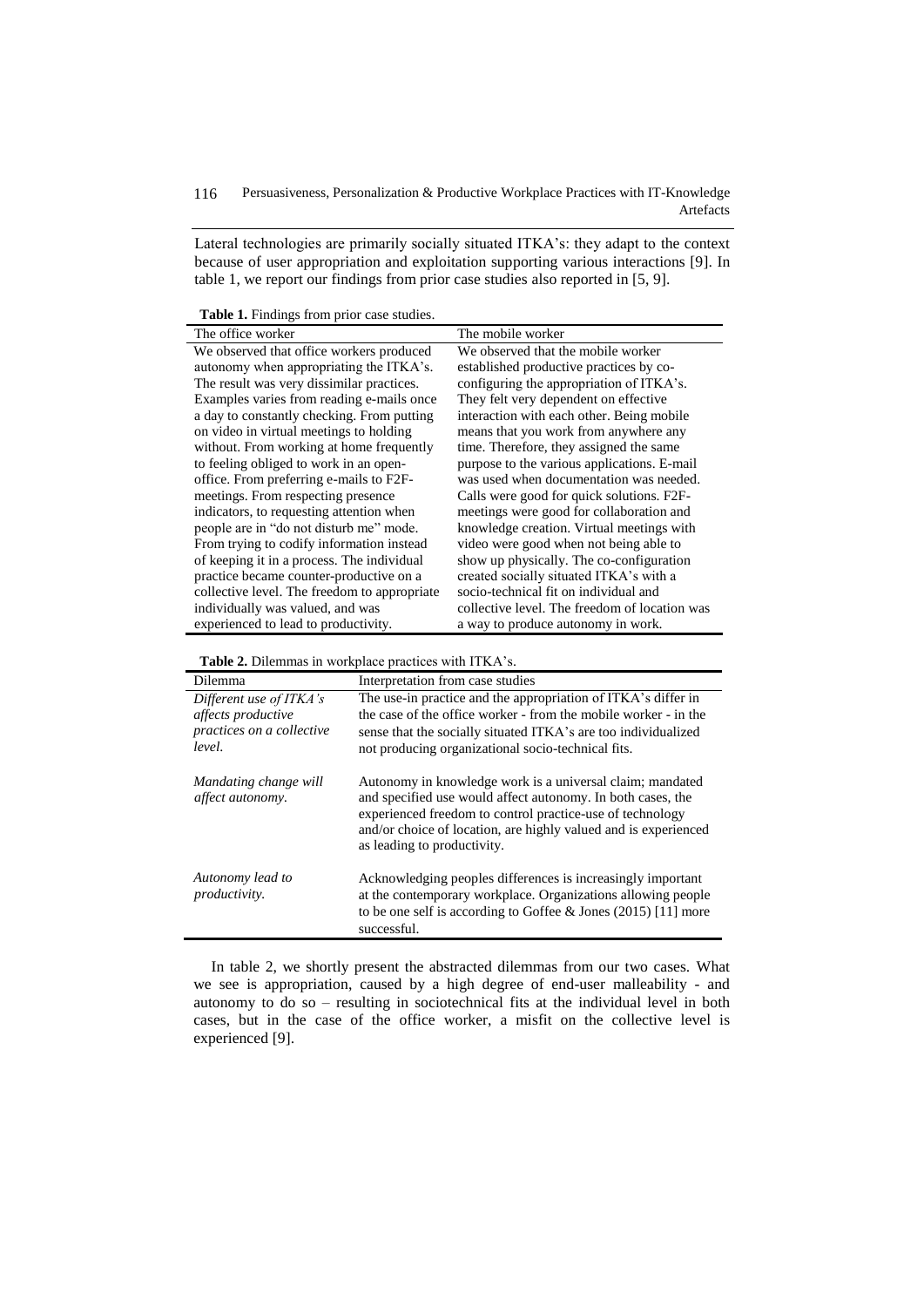Persuasiveness, Personalization & Productive Workplace Practices with IT-Knowledge Artefacts 117

# **3 Knowledge practices and personality traits**

From our empirical studies [5, 9] we find that ITKA's are molded differently and individually both hindering and enabling productive practices at the workplace. We ascribe autonomy as an extrinsic factor that affect the socio-technical fit between people, knowledge and technology. We ascribe the individual preferences and underlying different purposes when users create socially situated IT-knowledge artefacts for individual or organizational socio-technical fit, an intrinsic factor. A not so well described area of intrinsic factors are the personality traits (PT's) and their influence on knowledge sharing behavior. In a recent study done by Jedar Zelaya [12] an association was found between PT's and specific knowledge conversion processes. The PT's - the big five factors - are openness to experience, conscientiousness, extraversion, agreeableness and neuroticism [12,13], referred to as OCEAN. The knowledge creation processes being socialization, externalization, combination and internalization – frequently referred to as the SECI-spiral [3,12]. While previous research has established a connection between openness to experience and knowledge sharing in general, the present study nuances this view by connecting the different knowledge conversion processes with personality traits. Since no correlation found relating specifically to neuroticism and agreeableness, we have listed the relevant PT's and the hypothetical and theoretical relation we see in table 3.

Personality traits Connection to SECI The hypothetical practice with ITKA's Openness to experience: Curious, imaginative, insightful, original, introspective etc. Openness to experience is associated with the entire knowledge conversion spiral. Socially situated ITKA's support the whole SECI spiral. Sharing the same trait practices will lead to individual and organizational fit and is a plausible hypothesis as in the case of the mobile worker. Extraversion: Active, outgoing, enthusiastic, talkative, rapid personal tempo etc. Extraversion is associated with externalization that is the process of converting tacit-toexplicit knowledge trough conceptualizing. The ITKA supports the process of tacitto-explicit knowledge conversion. Behavior of making many calls, replying to e-mails all the time is a plausible hypothesis as in the case of some of the office workers. Conscientiousness Efficient, organized, planful, reliable. responsible, thorough Conscientiousness is associated with combination that is the process of converting explicit-to-explicit knowledge trough modelling. The ITKA supports the process of explicit-to-explicit knowledge conversion. Behavior of reading emails once a day or pushing for modelling of information is a plausible hypothesis as in the case of some of the office workers is a plausible hypothesis.

**Table 3.** Personality traits connected to SECI and ITKA's.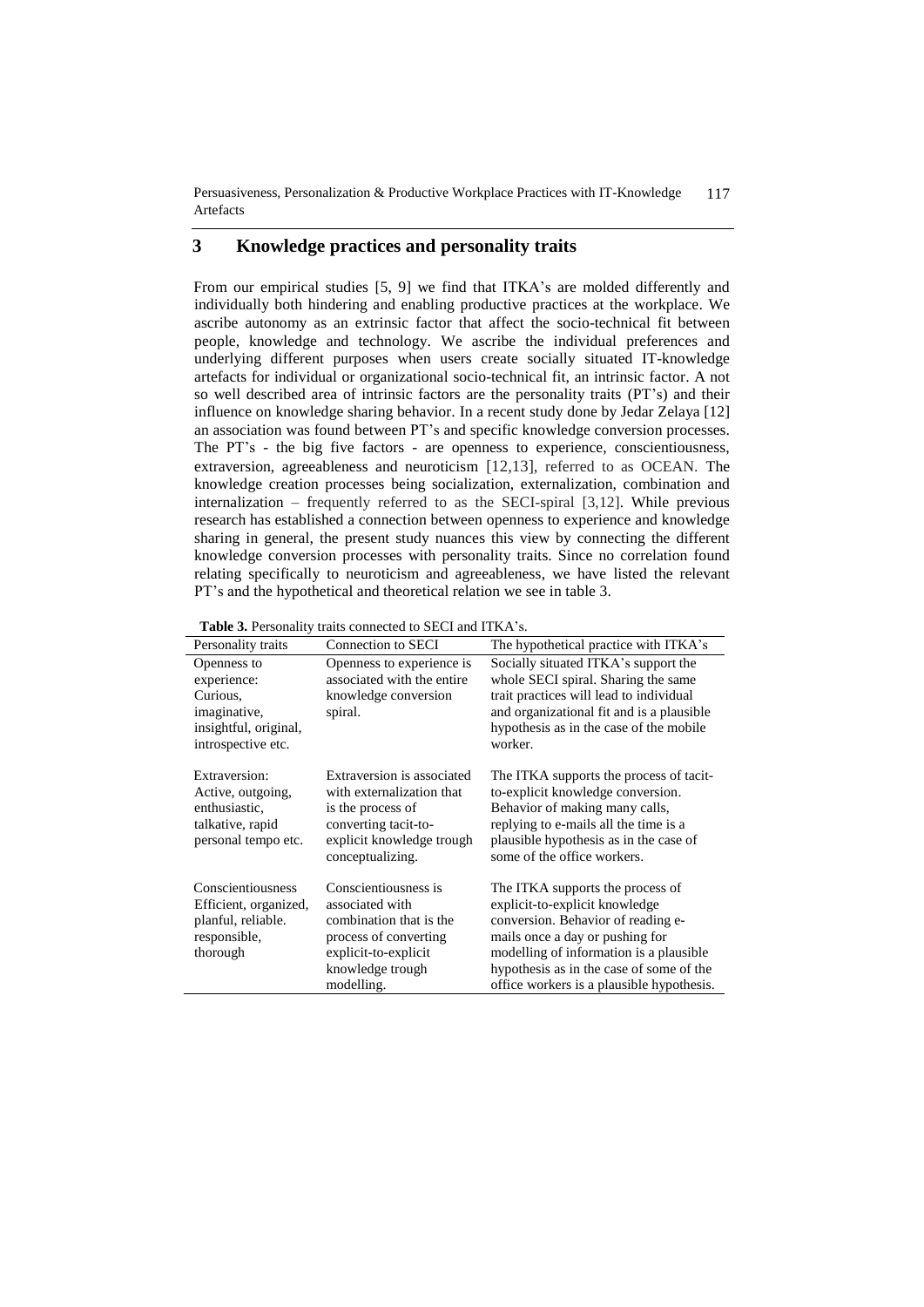# **4 Productive ITKA-practices through personalized persuasive technology**

New knowledge on individual differences and susceptibility to persuasive strategies from Akis & Temizel [13] has inspired us to suggest a way forward in productive knowledge- and workplace practices in combination with personalized persuasive strategies. Changing design elements in the ITKA based applications to target productive knowledge sharing behavior is a possible way forward. We see a logic connection between the findings from the following scholars, also illustrating the logic flow in our thinking:

Fogg's research [14] on captology inspire us to frame a target behavior of appropriating socially situated ITKA's to support the whole SECI-spiral in the persuasion context of knowledge work mediated by lateral technologies.

From the work of Zelaya [12] we assume that people with PT of openness to learning already exhibits the target behavior (as seen in the case of the mobile worker) while extrinsic and conscientiousness PT's does not (as seen in the case of the office worker). We limit our suggestions to these three PT's since Zelaya did not find a correlation with neuroticism and agreeableness.

Alkis and Temizel's research and new insight on how different personalities are more susceptible to certain persuasion strategies. They use Cialdini's six strategies: reciprocation, scarcity, liking, commitment, consensus and authority [13]. The study finds that PT of extraversion are susceptible to reciprocation, scarcity and liking. The PT of conscientiousness is susceptible to reciprocation, authority and commitment. We suggest exploring the possibility to target the PT's with these specific strategies, building them into the design of ITKA-based applications.

We suggest that we continue the work on persuasive system design principles of Oinas-Kukkonen and Harjumaa [15] and critically select among those design principles that best support the target behavior. We show a preliminary selection and relation in table 4. Since the strategies of liking and authority correlates negatively with other PT's we do not include them at this point [13].

| Persuasive strategies [13] | Design Principles [15]                   |
|----------------------------|------------------------------------------|
| Reciprocation              | Dialogue support (praise, reminders)     |
| Scarcity                   | Dialogue support (rewards, suggestions)  |
| Commitment                 | Social support (ex. social facilitation) |

**Table 4.** Design principles that support specific persuasive strategies.

The hypothetical practices suggested in table 3, needs further validation and research. We must further research the direct link between PT's and specific appropriation of ITKA's. The links we argument for in table 4, must be researched and developed further to test if there is a way forward in the area of productive knowledge practices and personalization in persuasive technologies. We must further explore and develop design principles in ITKA-based applications. The aim is new knowledge and framework development on how to establish productive workplace practices with personalized persuasive ITKA-based application supporting enterprise wide knowledge sharing.